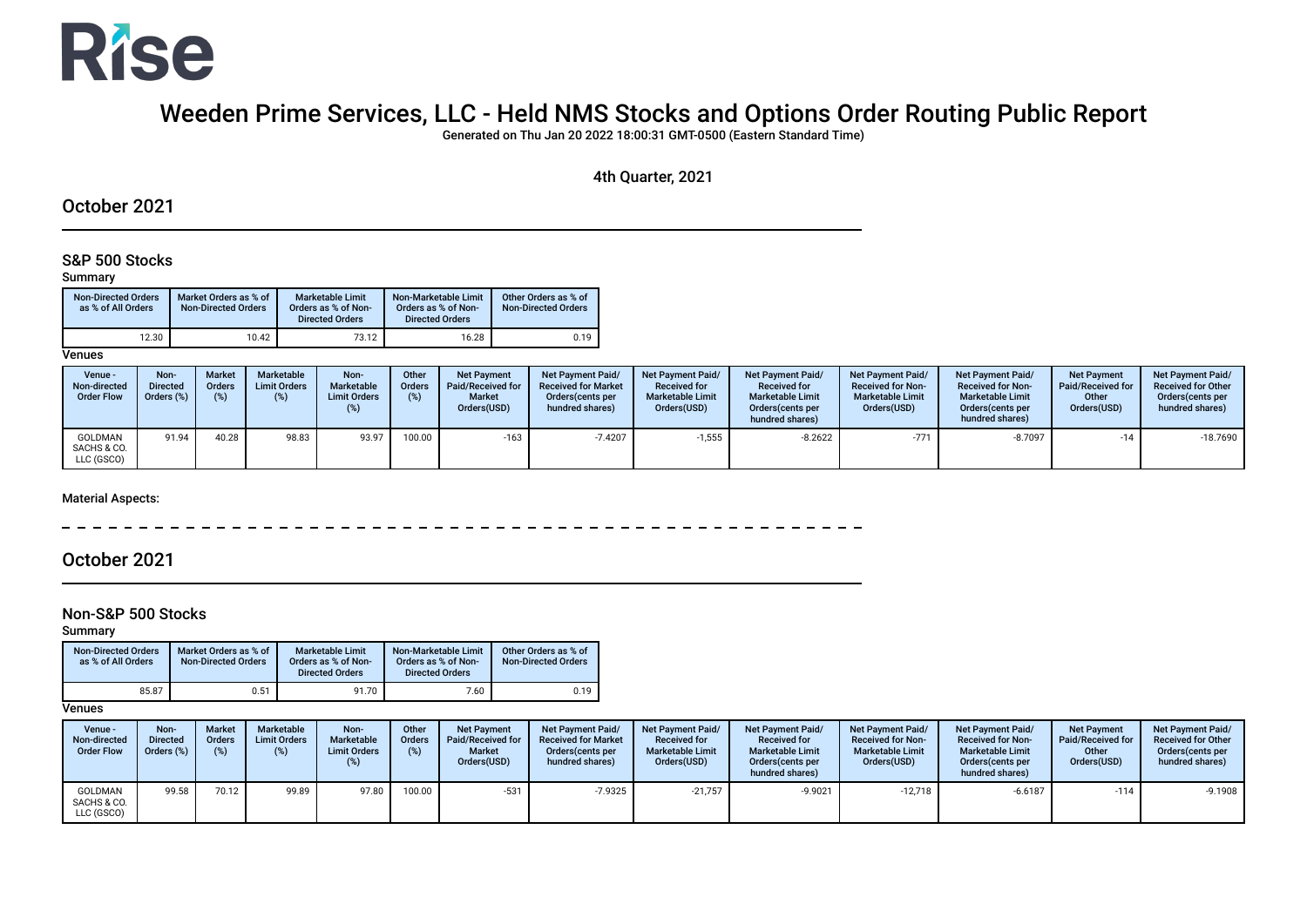$\equiv$ \_\_\_\_\_\_\_\_\_\_\_\_\_\_\_\_\_\_\_\_\_

## October 2021

#### Options

#### Summary

| <b>Non-Directed Orders</b><br>as % of All Orders | Market Orders as % of<br><b>Non-Directed Orders</b> | <b>Marketable Limit</b><br>Orders as % of Non-<br><b>Directed Orders</b> | Non-Marketable Limit<br>Orders as % of Non-<br><b>Directed Orders</b> | Other Orders as % of<br><b>Non-Directed Orders</b> |
|--------------------------------------------------|-----------------------------------------------------|--------------------------------------------------------------------------|-----------------------------------------------------------------------|----------------------------------------------------|
| 84.64                                            | 0.00                                                | 6.45                                                                     | 93.43                                                                 | 0.12                                               |

### **Venues**

| Venue -<br>Non-directed<br><b>Order Flow</b> | Non-<br><b>Directed</b><br>Orders (%) | <b>Market</b><br><b>Orders</b><br>$(\%)$ | <b>Marketable</b><br><b>Limit Orders</b><br>$(\%)$ | Non-<br>Marketable<br><b>Limit Orders</b> | Other<br>Orders<br>(%) | <b>Net Payment</b><br>Paid/Received for<br><b>Market</b><br>Orders(USD) | Net Payment Paid/<br><b>Received for Market</b><br>Orders(cents per<br>hundred shares) | <b>Net Payment Paid/</b><br><b>Received for</b><br><b>Marketable Limit</b><br>Orders(USD) | <b>Net Payment Paid/</b><br><b>Received for</b><br><b>Marketable Limit</b><br>Orders (cents per<br>hundred shares) | Net Payment Paid/<br><b>Received for Non-</b><br><b>Marketable Limit</b><br>Orders(USD) | <b>Net Payment Paid/</b><br><b>Received for Non-</b><br><b>Marketable Limit</b><br>Orders (cents per<br>hundred shares) | <b>Net Payment</b><br><b>Paid/Received for</b><br>Other<br>Orders(USD) | <b>Net Payment Paid/</b><br><b>Received for Other</b><br>Orders(cents per<br>hundred shares) |
|----------------------------------------------|---------------------------------------|------------------------------------------|----------------------------------------------------|-------------------------------------------|------------------------|-------------------------------------------------------------------------|----------------------------------------------------------------------------------------|-------------------------------------------------------------------------------------------|--------------------------------------------------------------------------------------------------------------------|-----------------------------------------------------------------------------------------|-------------------------------------------------------------------------------------------------------------------------|------------------------------------------------------------------------|----------------------------------------------------------------------------------------------|
| GOLDMAN<br>SACHS & CO.<br>LLC (GSCO)         | 100.00                                | 0.00                                     | 100.00                                             | 100.00                                    | 100.00                 |                                                                         | 0.0000                                                                                 | 40                                                                                        | 0.0475                                                                                                             | 175                                                                                     | 0.0509                                                                                                                  | 28                                                                     | 1.0003                                                                                       |

### Material Aspects:

## November 2021

## S&P 500 Stocks

### Summary

| <b>Non-Directed Orders</b><br>as % of All Orders | Market Orders as % of<br><b>Non-Directed Orders</b> | Marketable Limit<br>Orders as % of Non-<br><b>Directed Orders</b> | Non-Marketable Limit<br>Orders as % of Non-<br><b>Directed Orders</b> | Other Orders as % of<br><b>Non-Directed Orders</b> |
|--------------------------------------------------|-----------------------------------------------------|-------------------------------------------------------------------|-----------------------------------------------------------------------|----------------------------------------------------|
| 93.94                                            | 0.47                                                | 29.94                                                             | 55.69                                                                 | 13.90                                              |

### **Venues**

| Venue -<br>Non-directed<br><b>Order Flow</b> | Non-<br><b>Directed</b><br>Orders (%) | <b>Market</b><br><b>Orders</b><br>(%) | <b>Marketable</b><br><b>Limit Orders</b><br>(%) | Non-<br>Marketable<br><b>Limit Orders</b><br>(%) | Other<br><b>Orders</b><br>(%) | <b>Net Payment</b><br>Paid/Received for<br><b>Market</b><br>Orders(USD) | <b>Net Payment Paid/</b><br><b>Received for Market</b><br>Orders (cents per<br>hundred shares) | <b>Net Payment Paid/</b><br><b>Received for</b><br><b>Marketable Limit</b><br>Orders(USD) | <b>Net Payment Paid/</b><br><b>Received for</b><br><b>Marketable Limit</b><br>Orders (cents per<br>hundred shares) | Net Payment Paid/<br><b>Received for Non-</b><br><b>Marketable Limit</b><br>Orders(USD) | <b>Net Payment Paid/</b><br><b>Received for Non-</b><br><b>Marketable Limit</b><br>Orders(cents per<br>hundred shares) | <b>Net Payment</b><br>Paid/Received for<br>Other<br>Orders(USD) | Net Pavment Paid/<br><b>Received for Other</b><br>Orders(cents per<br>hundred shares) |
|----------------------------------------------|---------------------------------------|---------------------------------------|-------------------------------------------------|--------------------------------------------------|-------------------------------|-------------------------------------------------------------------------|------------------------------------------------------------------------------------------------|-------------------------------------------------------------------------------------------|--------------------------------------------------------------------------------------------------------------------|-----------------------------------------------------------------------------------------|------------------------------------------------------------------------------------------------------------------------|-----------------------------------------------------------------|---------------------------------------------------------------------------------------|
| <b>GOLDMAN</b><br>SACHS & CO.<br>LLC (GSCO)  | 99.49                                 | 12.84                                 | 99.81                                           | 99.92                                            | 100.00                        |                                                                         | $-2.4720$                                                                                      | $-1.142$                                                                                  | $-2.8218$                                                                                                          | $-1,413$                                                                                | $-1.2936$                                                                                                              | -499                                                            | $-2.3959$                                                                             |

#### Material Aspects:

-------------------- $\sim$   $-$ **Service Contract Contract Contract** 

## November 2021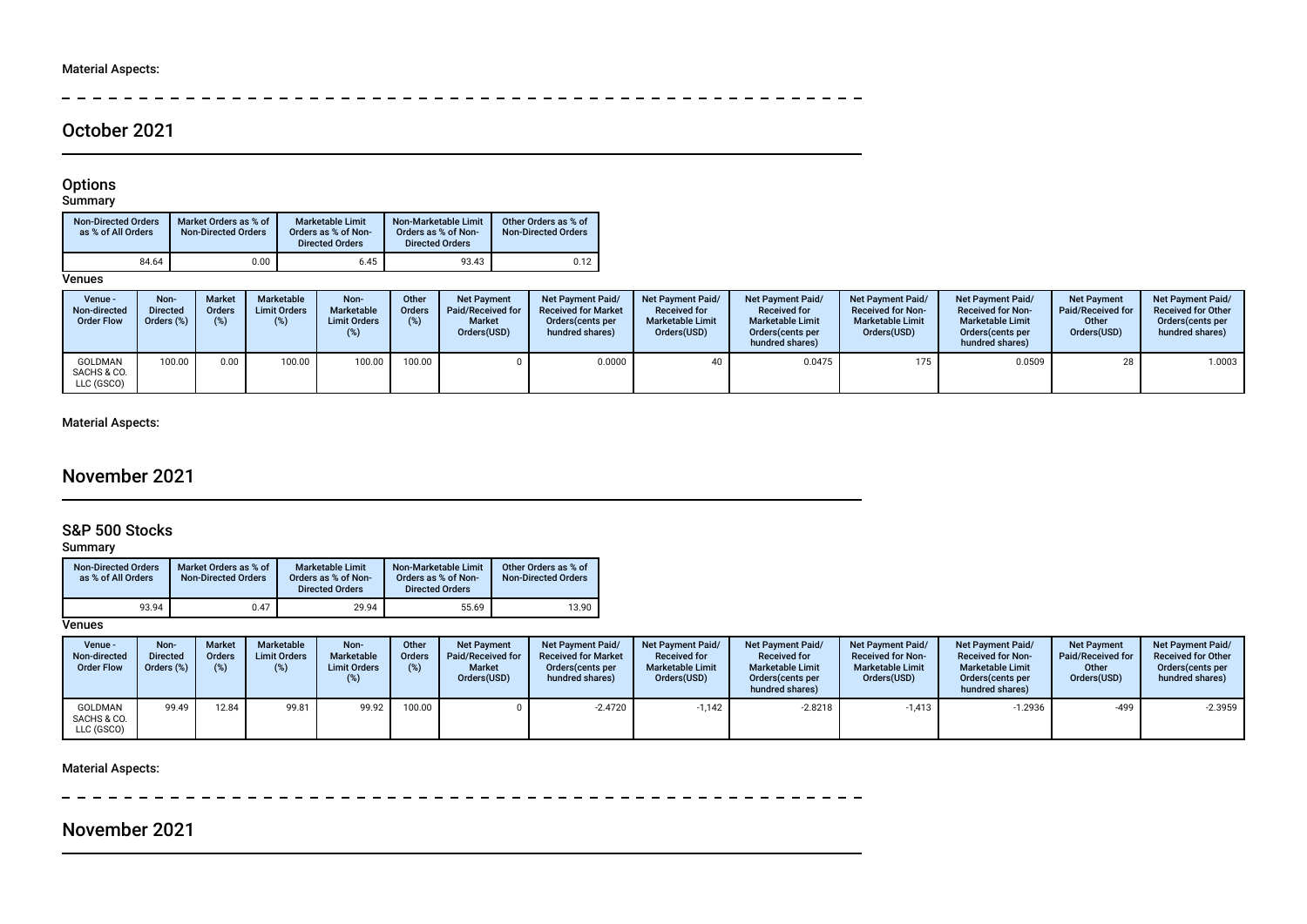### Non-S&P 500 Stocks

### Summary

| <b>Non-Directed Orders</b><br>as % of All Orders | Market Orders as % of<br><b>Non-Directed Orders</b> | <b>Marketable Limit</b><br>Orders as % of Non-<br><b>Directed Orders</b> | Non-Marketable Limit<br>Orders as % of Non-<br><b>Directed Orders</b> | Other Orders as % of<br><b>Non-Directed Orders</b> |  |  |
|--------------------------------------------------|-----------------------------------------------------|--------------------------------------------------------------------------|-----------------------------------------------------------------------|----------------------------------------------------|--|--|
| 94.96                                            | 0.15                                                | 68.63                                                                    | 26.18                                                                 | 5.04                                               |  |  |

#### **Venues**

| Venue -<br>Non-directed<br><b>Order Flow</b> | Non-<br><b>Directed</b><br>Orders (%) | <b>Market</b><br><b>Orders</b><br>(9) | Marketable<br><b>Limit Orders</b> | Non-<br>Marketable<br><b>Limit Orders</b><br>(%) | Other<br>Orders<br>(%) | <b>Net Payment</b><br>Paid/Received for<br><b>Market</b><br>Orders(USD) | Net Payment Paid/<br><b>Received for Market</b><br>Orders (cents per<br>hundred shares) | <b>Net Payment Paid/</b><br><b>Received for</b><br><b>Marketable Limit</b><br>Orders(USD) | <b>Net Payment Paid/</b><br><b>Received for</b><br><b>Marketable Limit</b><br>Orders (cents per<br>hundred shares) | <b>Net Payment Paid/</b><br><b>Received for Non-</b><br><b>Marketable Limit</b><br>Orders(USD) | <b>Net Payment Paid/</b><br><b>Received for Non-</b><br><b>Marketable Limit</b><br>Orders(cents per<br>hundred shares) | <b>Net Payment</b><br>Paid/Received for<br>Other<br>Orders(USD) | Net Pavment Paid/<br><b>Received for Other</b><br>Orders(cents per<br>hundred shares) |
|----------------------------------------------|---------------------------------------|---------------------------------------|-----------------------------------|--------------------------------------------------|------------------------|-------------------------------------------------------------------------|-----------------------------------------------------------------------------------------|-------------------------------------------------------------------------------------------|--------------------------------------------------------------------------------------------------------------------|------------------------------------------------------------------------------------------------|------------------------------------------------------------------------------------------------------------------------|-----------------------------------------------------------------|---------------------------------------------------------------------------------------|
| GOLDMAN<br>SACHS & CO.<br>LLC (GSCO)         | 99.72                                 | 35.83                                 | 99.89                             | 99.59                                            | 100.00                 | $-1,053$                                                                | $-12.9904$                                                                              | $-3,330$                                                                                  | $-2.2382$                                                                                                          | $-4,556$                                                                                       | $-2.4452$                                                                                                              | $-336$                                                          | $-1.1109$                                                                             |

### Material Aspects:

 $\sim$ 

## November 2021

#### **Options**

#### Summary

| <b>Non-Directed Orders</b><br>as % of All Orders | Market Orders as % of<br><b>Non-Directed Orders</b> | <b>Marketable Limit</b><br>Orders as % of Non-<br><b>Directed Orders</b> | Non-Marketable Limit<br>Orders as % of Non-<br><b>Directed Orders</b> | Other Orders as % of<br><b>Non-Directed Orders</b> |
|--------------------------------------------------|-----------------------------------------------------|--------------------------------------------------------------------------|-----------------------------------------------------------------------|----------------------------------------------------|
| 99.86                                            | 0.00                                                | 2.88                                                                     | 95.42                                                                 | 1.71                                               |

**Venues** 

| Venue -<br>Non-directed<br><b>Order Flow</b> | Non-<br>Directed<br>Orders (%) | <b>Market</b><br><b>Orders</b><br>$(\%)$ | <b>Marketable</b><br><b>Limit Orders</b><br>(%) | Non-<br>Marketable<br><b>Limit Orders</b><br>(%) | Other<br><b>Orders</b><br>(%) | <b>Net Payment</b><br>Paid/Received for<br><b>Market</b><br>Orders(USD) | <b>Net Payment Paid/</b><br><b>Received for Market</b><br>Orders (cents per<br>hundred shares) | <b>Net Payment Paid/</b><br><b>Received for</b><br><b>Marketable Limit</b><br>Orders(USD) | <b>Net Payment Paid/</b><br><b>Received for</b><br><b>Marketable Limit</b><br>Orders (cents per<br>hundred shares) | <b>Net Payment Paid/</b><br><b>Received for Non-</b><br><b>Marketable Limit</b><br>Orders(USD) | <b>Net Payment Paid/</b><br><b>Received for Non-</b><br><b>Marketable Limit</b><br>Orders(cents per<br>hundred shares) | <b>Net Payment</b><br>Paid/Received for<br>Other<br>Orders(USD) | <b>Net Payment Paid/</b><br><b>Received for Other</b><br>Orders (cents per<br>hundred shares) |
|----------------------------------------------|--------------------------------|------------------------------------------|-------------------------------------------------|--------------------------------------------------|-------------------------------|-------------------------------------------------------------------------|------------------------------------------------------------------------------------------------|-------------------------------------------------------------------------------------------|--------------------------------------------------------------------------------------------------------------------|------------------------------------------------------------------------------------------------|------------------------------------------------------------------------------------------------------------------------|-----------------------------------------------------------------|-----------------------------------------------------------------------------------------------|
| GOLDMAN<br>SACHS & CO.<br>LLC (GSCO)         | 100.00                         | 0.00                                     | 100.00                                          | 100.00                                           | $100.00$ .                    |                                                                         | 0.0000                                                                                         | $-200$                                                                                    | $-0.2262$                                                                                                          | $-779$                                                                                         | $-0.0112$                                                                                                              | $-145$                                                          | $-0.3689$                                                                                     |

Material Aspects:

## December 2021

## S&P 500 Stocks

Summary

| <b>Non-Directed Orders</b> | Market Orders as % of      | <b>Marketable Limit</b> | Non-Marketable Limit   | Other Orders as % of       |
|----------------------------|----------------------------|-------------------------|------------------------|----------------------------|
| as % of All Orders         | <b>Non-Directed Orders</b> | Orders as % of Non-     | Orders as % of Non-    | <b>Non-Directed Orders</b> |
|                            |                            | <b>Directed Orders</b>  | <b>Directed Orders</b> |                            |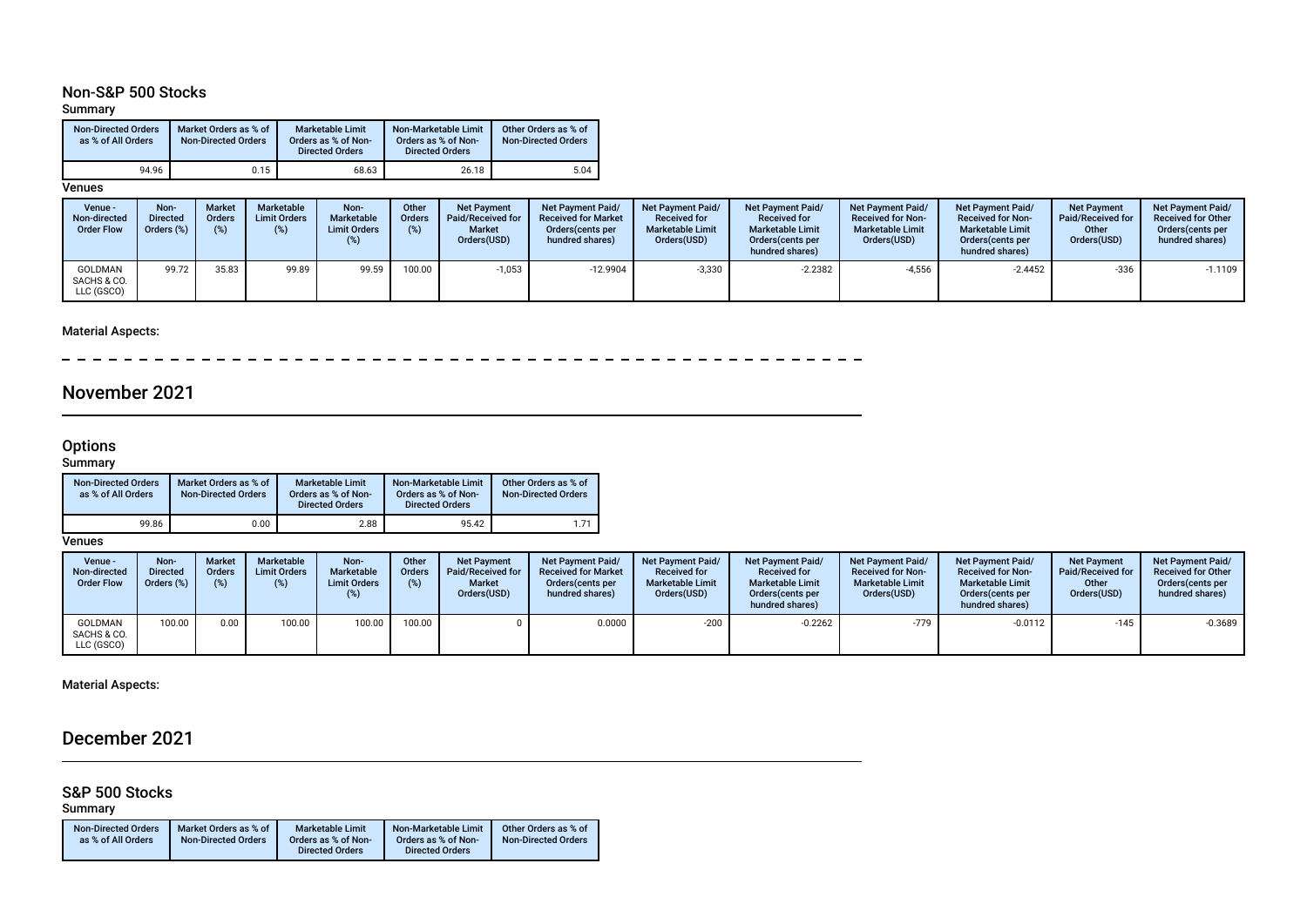| <b>Non-Directed Orders</b><br>as % of All Orders | Market Orders as % of<br><b>Non-Directed Orders</b> | <b>Marketable Limit</b><br>Orders as % of Non-<br><b>Directed Orders</b> | Non-Marketable Limit<br>Orders as % of Non-<br><b>Directed Orders</b> | Other Orders as % of<br><b>Non-Directed Orders</b> |
|--------------------------------------------------|-----------------------------------------------------|--------------------------------------------------------------------------|-----------------------------------------------------------------------|----------------------------------------------------|
| 91.62                                            | 0.12                                                | 40.76                                                                    | 44.11                                                                 | 15.01                                              |

#### **Venues**

| Venue -<br>Non-directed<br><b>Order Flow</b> | Non-<br><b>Directed</b><br>Orders (%) | <b>Market</b><br>Orders<br>(9) | Marketable<br><b>Limit Orders</b><br>(%) | Non-<br>Marketable<br><b>Limit Orders</b><br>(%) | Other<br><b>Orders</b><br>(%) | <b>Net Payment</b><br>Paid/Received for<br><b>Market</b><br>Orders(USD) | <b>Net Payment Paid/</b><br><b>Received for Market</b><br>Orders (cents per<br>hundred shares) | <b>Net Payment Paid/</b><br><b>Received for</b><br><b>Marketable Limit</b><br>Orders(USD) | <b>Net Payment Paid/</b><br><b>Received for</b><br><b>Marketable Limit</b><br>Orders(cents per<br>hundred shares) | <b>Net Payment Paid/</b><br><b>Received for Non-</b><br><b>Marketable Limit</b><br>Orders(USD) | <b>Net Payment Paid/</b><br><b>Received for Non-</b><br><b>Marketable Limit</b><br>Orders (cents per<br>hundred shares) | <b>Net Payment</b><br><b>Paid/Received for</b><br>Other<br>Orders(USD) | <b>Net Payment Paid/</b><br><b>Received for Other</b><br>Orders(cents per<br>hundred shares) |
|----------------------------------------------|---------------------------------------|--------------------------------|------------------------------------------|--------------------------------------------------|-------------------------------|-------------------------------------------------------------------------|------------------------------------------------------------------------------------------------|-------------------------------------------------------------------------------------------|-------------------------------------------------------------------------------------------------------------------|------------------------------------------------------------------------------------------------|-------------------------------------------------------------------------------------------------------------------------|------------------------------------------------------------------------|----------------------------------------------------------------------------------------------|
| GOLDMAN<br>SACHS & CO.<br>LLC (GSCO)         | 99.84                                 | 46.43                          | 99.85                                    | 99.90                                            | 100.00                        |                                                                         | $-0.2882$                                                                                      | -492                                                                                      | $-2.9573$                                                                                                         | $-479$                                                                                         | $-1.4819$                                                                                                               | -307                                                                   | $-3.5017$                                                                                    |

### Material Aspects:

 $\overline{\phantom{a}}$  $-$ 

## December 2021

### Non-S&P 500 Stocks

Summary

| <b>Non-Directed Orders</b><br>as % of All Orders | Market Orders as % of<br><b>Non-Directed Orders</b> | <b>Marketable Limit</b><br>Orders as % of Non-<br><b>Directed Orders</b> | Non-Marketable Limit<br>Orders as % of Non-<br><b>Directed Orders</b> | Other Orders as % of<br><b>Non-Directed Orders</b> |  |  |
|--------------------------------------------------|-----------------------------------------------------|--------------------------------------------------------------------------|-----------------------------------------------------------------------|----------------------------------------------------|--|--|
| 97.06                                            | 0.02                                                | 70.71                                                                    | 27.93                                                                 | 1.33                                               |  |  |

#### **Venues**

| Venue -<br>Non-directed<br><b>Order Flow</b> | Non-<br>Directed<br>Orders (%) | <b>Market</b><br><b>Orders</b><br>$(\%)$ | <b>Marketable</b><br><b>Limit Orders</b><br>(% ) | Non-<br>Marketable<br><b>Limit Orders</b> | Other<br><b>Orders</b><br>(%) | <b>Net Payment</b><br>Paid/Received for<br><b>Market</b><br>Orders(USD) | <b>Net Payment Paid/</b><br><b>Received for Market</b><br>Orders (cents per<br>hundred shares) | <b>Net Payment Paid/</b><br><b>Received for</b><br><b>Marketable Limit</b><br>Orders(USD) | Net Payment Paid/<br><b>Received for</b><br><b>Marketable Limit</b><br>Orders (cents per<br>hundred shares) | <b>Net Payment Paid/</b><br><b>Received for Non-</b><br><b>Marketable Limit</b><br>Orders(USD) | <b>Net Payment Paid/</b><br><b>Received for Non-</b><br><b>Marketable Limit</b><br>Orders (cents per<br>hundred shares) | <b>Net Payment</b><br>Paid/Received for<br>Other<br>Orders(USD) | <b>Net Payment Paid/</b><br><b>Received for Other</b><br>Orders (cents per<br>hundred shares) |
|----------------------------------------------|--------------------------------|------------------------------------------|--------------------------------------------------|-------------------------------------------|-------------------------------|-------------------------------------------------------------------------|------------------------------------------------------------------------------------------------|-------------------------------------------------------------------------------------------|-------------------------------------------------------------------------------------------------------------|------------------------------------------------------------------------------------------------|-------------------------------------------------------------------------------------------------------------------------|-----------------------------------------------------------------|-----------------------------------------------------------------------------------------------|
| GOLDMAN<br>SACHS & CO.<br>LLC (GSCO)         | 99.95                          | 89.58                                    | 100.00                                           | 99.84                                     | 100.00                        | $-621$                                                                  | $-14.0085$                                                                                     | $-6.083$                                                                                  | $-2.8228$                                                                                                   | $-4,819$                                                                                       | $-2.2588$                                                                                                               | $-140$                                                          | $-1.2141$                                                                                     |

### Material Aspects:

 $\overline{\phantom{a}}$  $-$ 

## December 2021

**Options** 

Summary

| <b>Non-Directed Orders</b><br>as % of All Orders | Market Orders as % of<br><b>Non-Directed Orders</b> | <b>Marketable Limit</b><br>Orders as % of Non-<br><b>Directed Orders</b> | Non-Marketable Limit<br>Orders as % of Non-<br><b>Directed Orders</b> | Other Orders as % of<br><b>Non-Directed Orders</b> |  |
|--------------------------------------------------|-----------------------------------------------------|--------------------------------------------------------------------------|-----------------------------------------------------------------------|----------------------------------------------------|--|
| 100.00                                           | 0.00                                                | 1.62                                                                     | 96.90                                                                 | 1.47                                               |  |

**Venues**